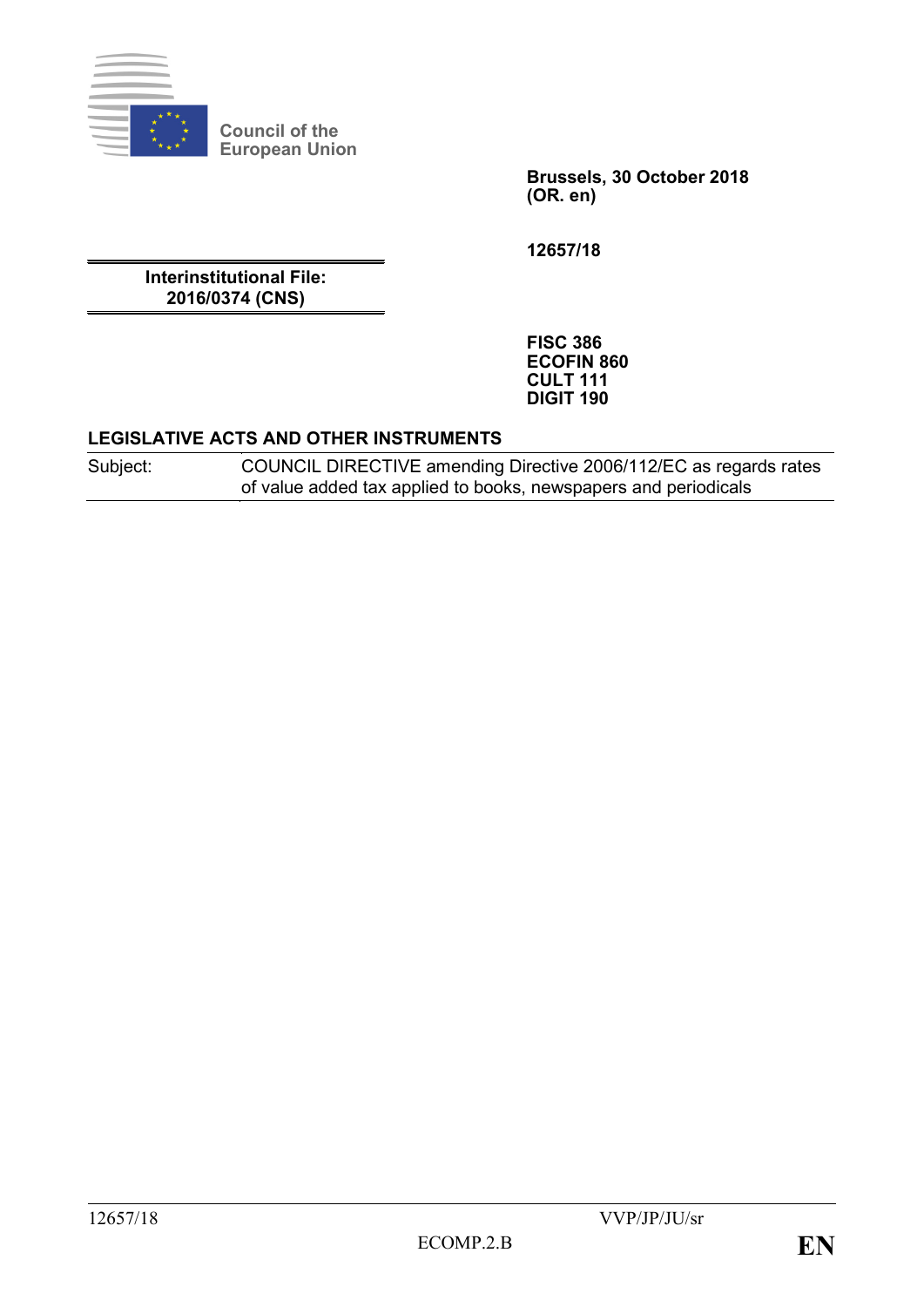### **COUNCIL DIRECTIVE (EU) 2018/…**

**of …**

# **amending Directive 2006/112/EC as regards rates of value added tax applied to books, newspapers and periodicals**

## THE COUNCIL OF THE EUROPEAN UNION,

Having regard to the Treaty on the Functioning of the European Union, and in particular Article 113 thereof,

Having regard to the proposal from the European Commission,

After transmission of the draft legislative act to the national parliaments,

Having regard to the opinion of the European Parliament**[1](#page-1-0)**,

Having regard to the opinion of the European Economic and Social Committee**[2](#page-1-1)**,

Acting in accordance with a special legislative procedure,

<span id="page-1-0"></span> $\mathbf{1}$ <sup>1</sup> OJ C 307, 30.8.2018, p. 205.

<span id="page-1-1"></span>**<sup>2</sup>** OJ C 345, 13.10.2017, p. 79.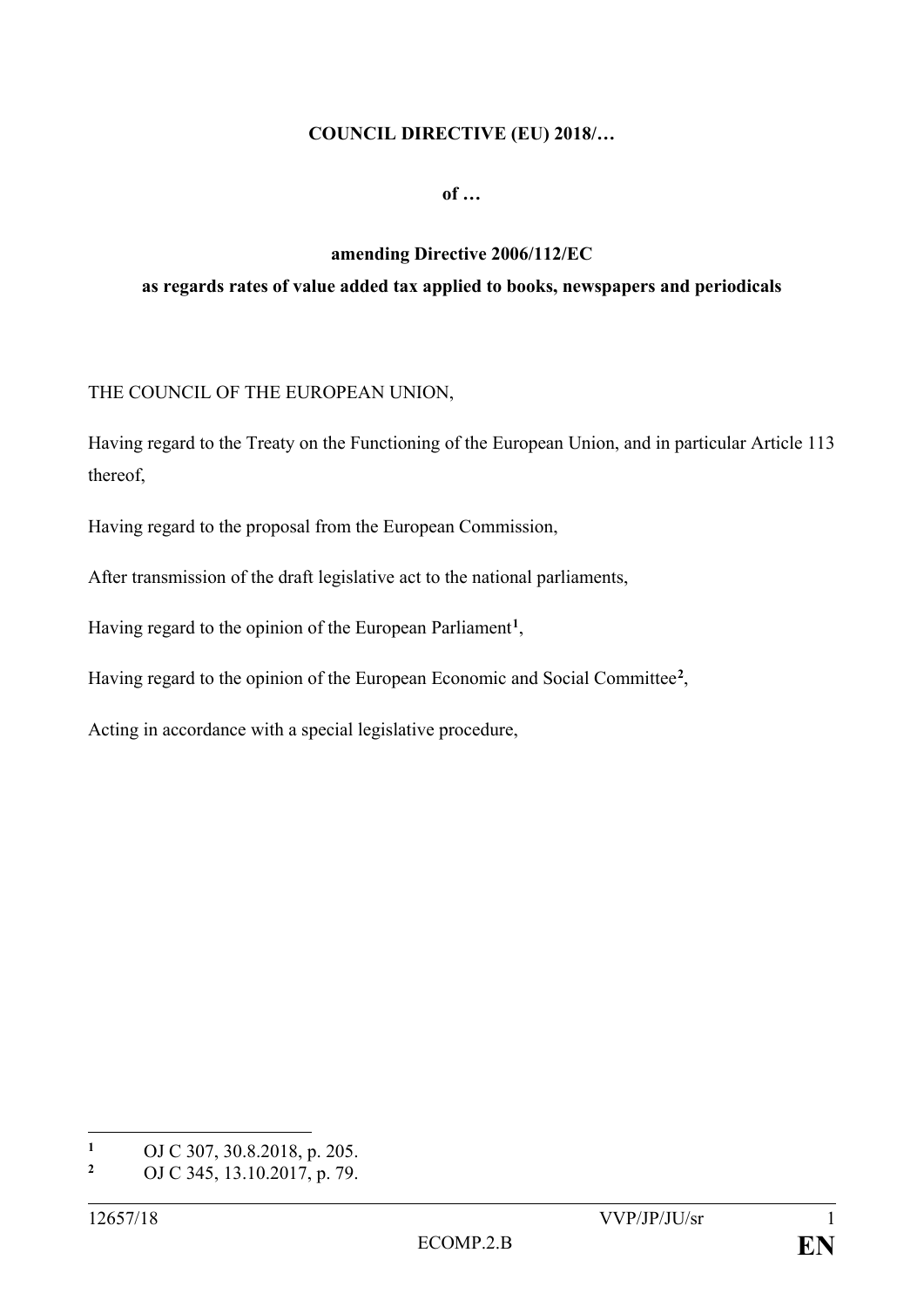Whereas:

- (1) Council Directive 2006/112/EC**[1](#page-2-0)** provides that Member States may apply reduced rates of value added tax (VAT) to publications on any physical means of support. However, a reduced VAT rate cannot be applied to electronically supplied publications, which have to be taxed at the standard VAT rate.
- (2) In line with the communication of the Commission of 6 May 2015 on a Digital Single Market Strategy for Europe and in order to keep abreast of technological progress in a digital economy, Member States should be enabled to align VAT rates for electronically supplied publications with lower VAT rates for publications that are supplied on physical means of support.

<span id="page-2-0"></span> $\mathbf{1}$ **<sup>1</sup>** Council Directive 2006/112/EC of 28 November 2006 on the common system of value added tax (OJ L 347, 11.12.2006, p. 1).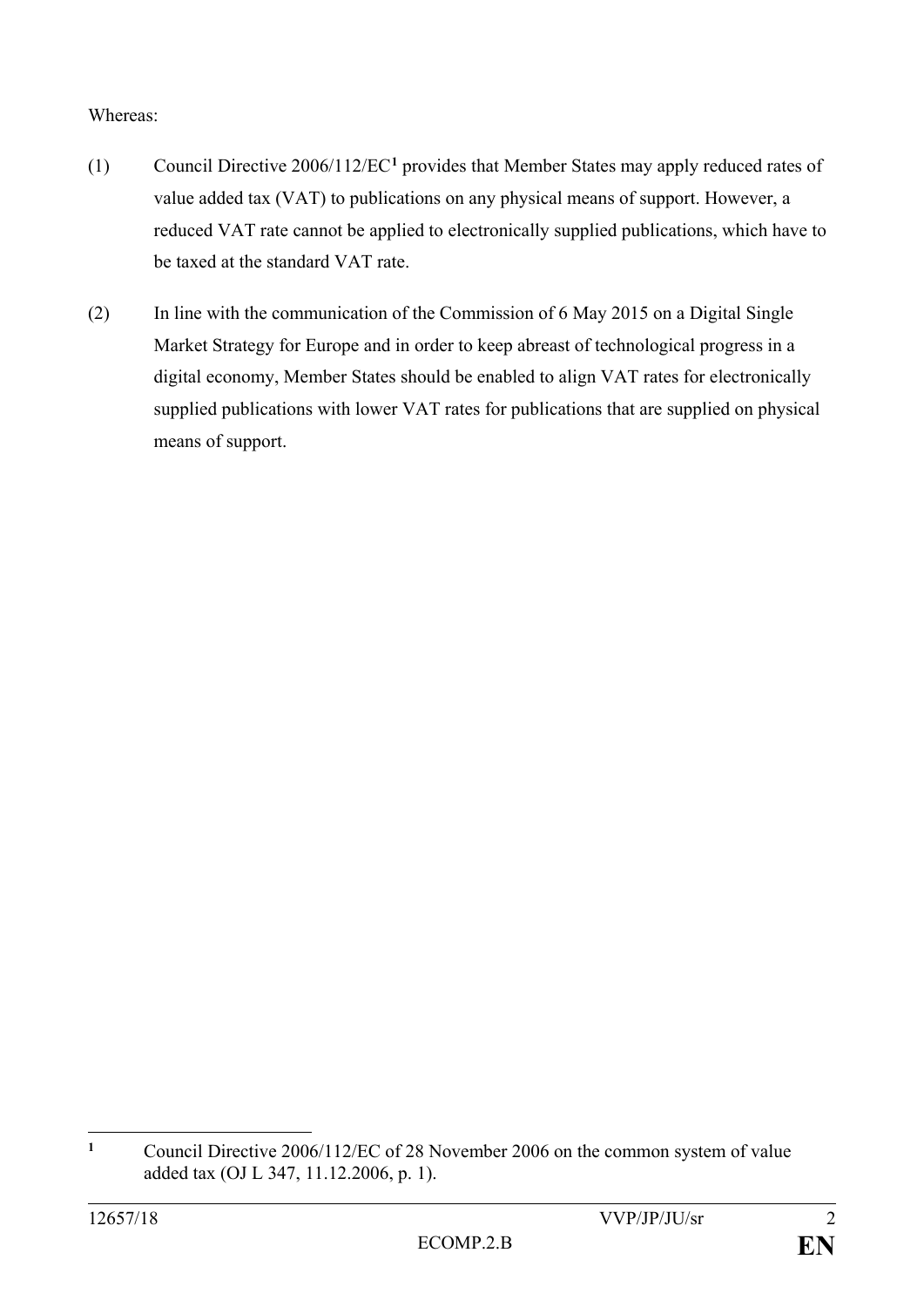- (3) In its communication of 7 April 2016 on an action plan on VAT, the Commission outlined that electronically supplied publications should be able to benefit from the same preferential VAT rate treatment as publications that are supplied on physical means of support. In its recent judgment in case C-390/15**[1](#page-3-0)** , the Court of Justice considered that the supply of digital publications on physical means of support and the supply of digital publications electronically amount to comparable situations. Therefore, it is appropriate to introduce the possibility for all Member States to apply a reduced VAT rate to the supply of books, newspapers and periodicals, irrespective of whether they are supplied on physical means of support or electronically. For the same reasons, it is appropriate to allow those Member States that, in accordance with Union law, currently apply VAT rates lower than the minimum laid down in Article 99 of Directive 2006/112/EC or that grant exemptions with deductibility of the VAT paid at the preceding stage to certain books, newspapers or periodicals supplied on physical means of support, to apply the same VAT treatment to such books, newspapers or periodicals when supplied electronically.
- (4) Since 1 January 2015, VAT on all electronically supplied services has been levied in the Member State where the customer is based. Given the implementation of the destinationbased principle, it is no longer necessary to apply the standard rate to electronically supplied publications in order to ensure the establishment and the functioning of the internal market and to avoid distortion of competition.

<span id="page-3-0"></span> $\mathbf{1}$ **<sup>1</sup>** Judgment of the Court of Justice of 7 March 2017, *RPO*, C-390/15, ECLI:EU:C:2017:174, paragraph 49.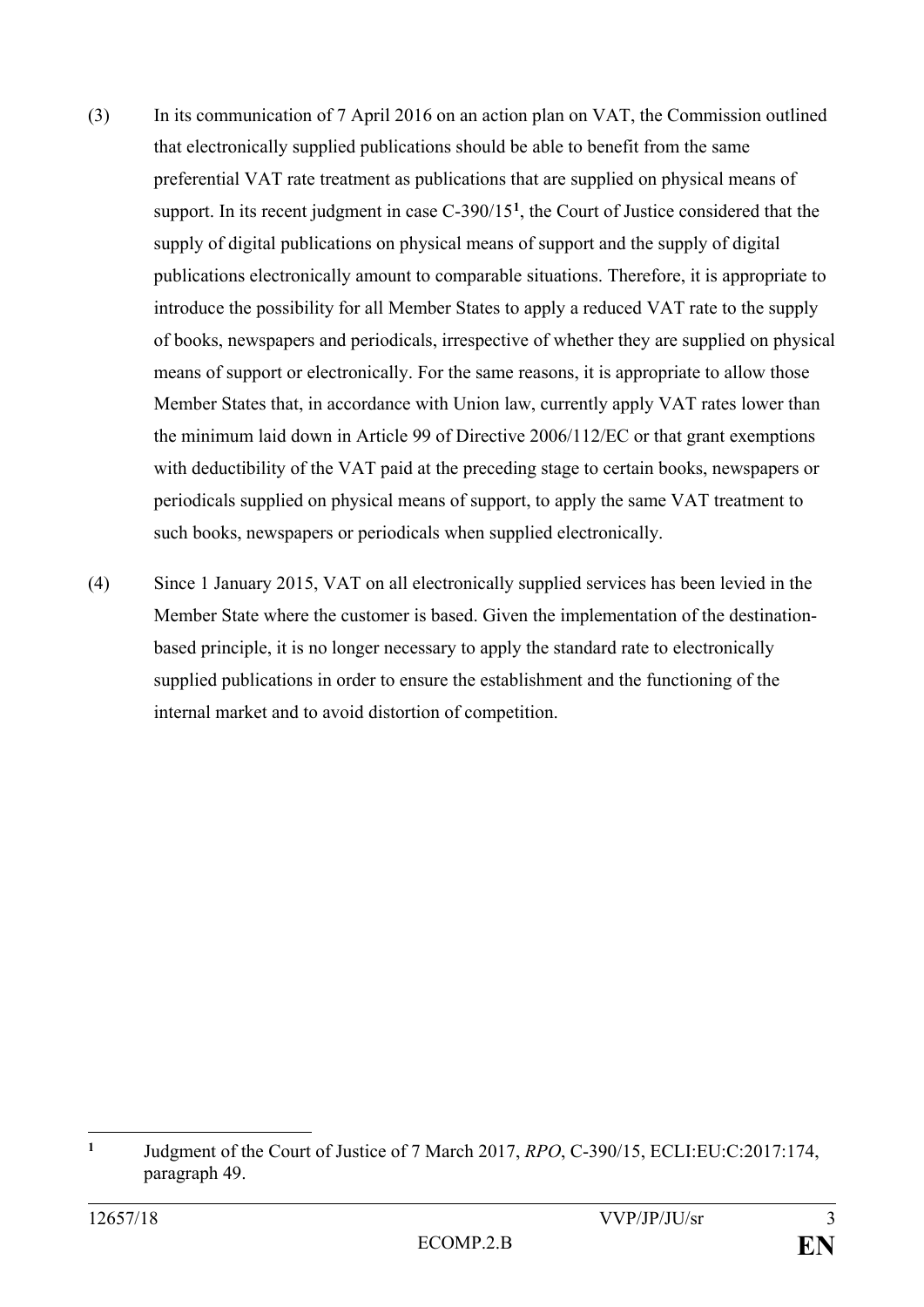- (5) In order to prevent the extensive use of reduced VAT rates on audio-visual content, Member States should be enabled to apply a reduced rate to books, newspapers and periodicals only if those publications, regardless of whether they are supplied on physical means of support or electronically, do not wholly or predominantly consist of music or video content.
- (6) Member States should maintain discretion to set VAT rates for publications and restrict the scope of reduced VAT rates, including, subject to objective justification, where digital publications offer the same reading content.
- (7) Since the objective of this Directive, namely enabling Member States to apply the same VAT rates to electronically supplied publications as the VAT rates they currently apply to publications on any physical means of support, cannot be sufficiently achieved by the Member States and can be better achieved at Union level, the Union may adopt measures, in accordance with the principle of subsidiarity as set out in Article 5 of the Treaty on European Union. In accordance with the principle of proportionality, as set out in that Article, this Directive does not go beyond what is necessary in order to achieve that objective.
- (8) Directive 2006/112/EC should therefore be amended accordingly,

HAS ADOPTED THIS DIRECTIVE: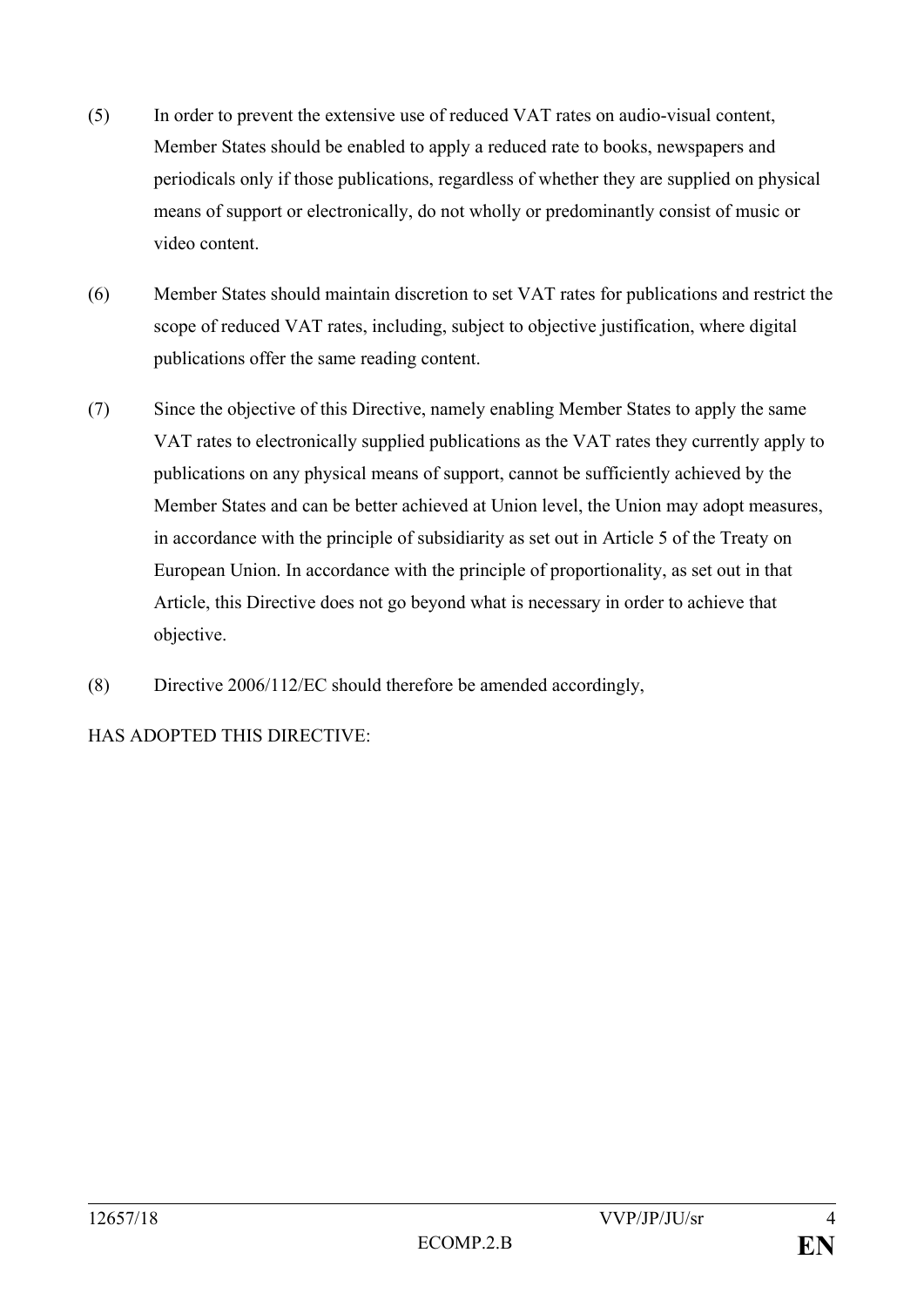#### *Article 1*

Directive 2006/112/EC is amended as follows:

(1) in Article 98(2), the second subparagraph is replaced by the following:

'The reduced rates shall not apply to electronically supplied services with the exception of those falling under point (6) of Annex III.';

- (2) in Article 99, the following paragraph is added:
	- '3. By way of derogation from paragraphs 1 and 2 of this Article, and in addition to the rates referred to in paragraph 1 of Article 98, Member States which, on 1 January 2017, applied, in accordance with Union law, reduced rates lower than the minimum laid down in this Article or granted exemptions with deductibility of the VAT paid at the preceding stage to the supply of certain goods referred to in point (6) of Annex III, may also apply the same VAT treatment where that supply is supplied electronically, as referred to in point (6) of Annex III.';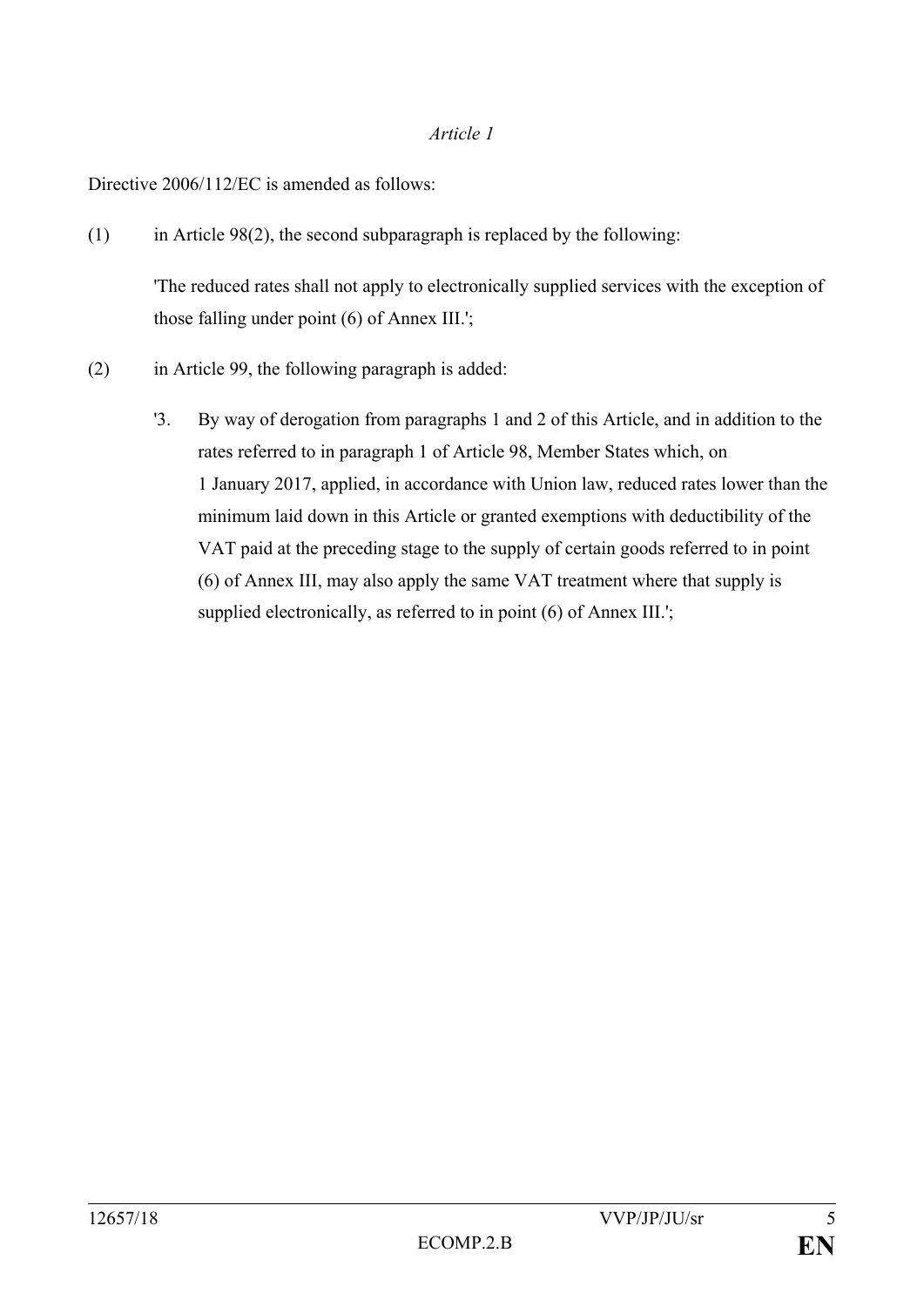- (3) in Annex III, point (6) is replaced by the following:
	- '(6) supply, including on loan by libraries, of books, newspapers and periodicals either on physical means of support or supplied electronically or both (including brochures, leaflets and similar printed matter, children's picture, drawing or colouring books, music printed or in manuscript form, maps and hydrographic or similar charts), other than publications wholly or predominantly devoted to advertising and other than publications wholly or predominantly consisting of video content or audible music;'.

# *Article 2*

This Directive shall enter into force on the twentieth day following that of its publication in the *Official Journal of the European Union*.